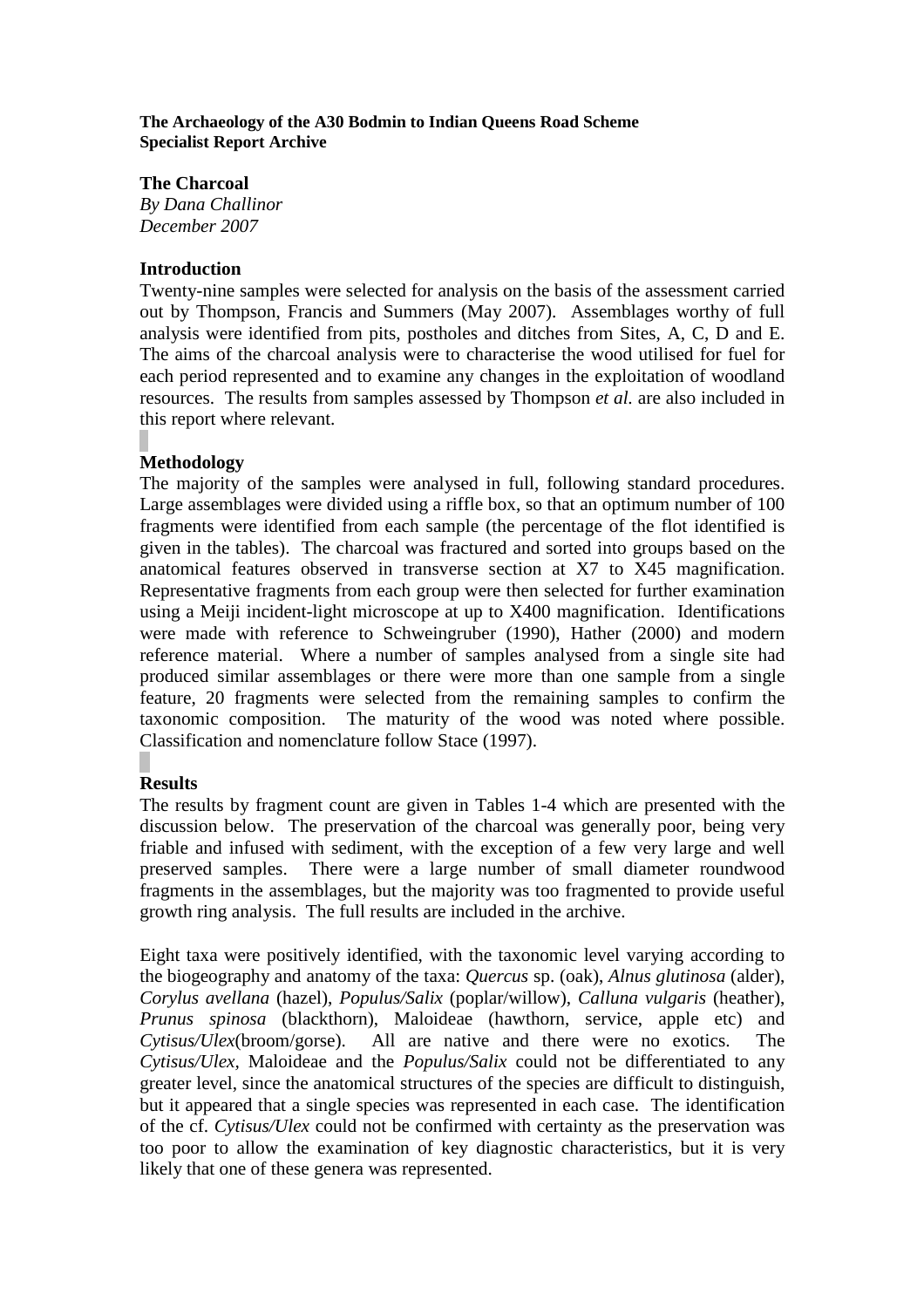#### **Neolithic/ early Bronze Age**

#### *Royalton Hengiform* **(***Site E)*

Samples from both the outer pit ring 1112 and the inner posthole circle 1111 of the hengiform monument were analysed. With the exceptions of 1128 and 1095, the charcoal was not well preserved and relatively sparse. Oak dominated all but one of the assemblages; roundwood and trunkwood was represented. The assessment report also noted that oak was present in many of the thirty-six other samples from this site which produced low quantities of charcoal. The quantity of probable broom/gorse in pit 1154 is notable as it represents nearly 50% of the identifiable charcoal, and this samples also produced two fragments of Maloideae (hawthorn, pear, service etc).

|                       | Pit                 |      |                  |                |      |               | Post             |
|-----------------------|---------------------|------|------------------|----------------|------|---------------|------------------|
|                       | <b>Feature type</b> |      |                  | hole           | pipe |               |                  |
|                       | <b>Feature</b>      | 1086 | 1128             | 1154           | 1179 | 1095          | 1123             |
| <b>Context number</b> |                     | 1085 | 1131             | 1173           | 1178 | 1094          | 1120             |
| Sample number         |                     | 1016 | 1050             | 1022           | 1042 | 1028          | 1055             |
|                       | % flot identified   | 100  | 3.125            | 100            | 100  | 12.5          |                  |
| Quercus sp.           | oak                 | 58rh | 97 <sub>hs</sub> | 38r            | 24h  | 108h          | 20 <sub>hs</sub> |
| Corylus avellana L.   | hazel               |      | 6                |                |      |               |                  |
| Alnus/Corylus         | alder/hazel         |      | 11               |                |      |               |                  |
| Maloideae             | hawthorn etc        |      |                  | $\mathfrak{D}$ |      |               |                  |
| Cytisus/Ulex          | broom/gorse         | 5    |                  |                |      |               |                  |
| cf. Cytisus/Ulex      | broom/gorse         |      |                  | 30r            | 1r   |               |                  |
| Indeterminate         |                     | 7    | 3                | 15             |      | $\mathcal{L}$ |                  |
| <b>Total</b>          |                     | 70   | 117              | 85             | 25   | <b>110</b>    | 20               |

*r=roundwood; h=heartwood; s=sapwood*

#### *Table 1: Charcoal analysis from Site E*

The analysis of the charcoal from the hengiform monument shows no significant spatial pattern, nor context-related variation. Whether the oak represents the burnt remains of structural wood or fuel wood or both is unclear, but the broom/gorse is likely to be from fuel use. Broom/gorse were commonly bound into brooms (Gale & Cutler 2000), and may have entered the archaeological record as defunct artefacts thrown onto the fire, but the evidence of broom/gorse from several samples, and from other sites along the A30, indicates the exploitation of heathland resources. Interestingly, the pollen results from Site E also indicated an element of heathland through the presence of heather (Allen  $\&$  Brown 2007), which is reflected in a possible heather charcoal fragment from pit 1128 (Thompson *et al.* 2007). The pollen also shows a strong component of hazel, and small stands or isolated pockets of oak woodland in the vicinity. The picture from the charcoal would suggest more plentiful oak supplies than this, or at least that the isolated woodland areas were being exploited for some use at Site E.

#### *Lane End Pit Circles (Site D)*

The two adjacent pit circles at Site D were dated to the Early Bronze Age, and samples were selected from both to provide a spatial analysis. It was immediately apparent that the eastern pit circle (4234) was richer in charcoal than the western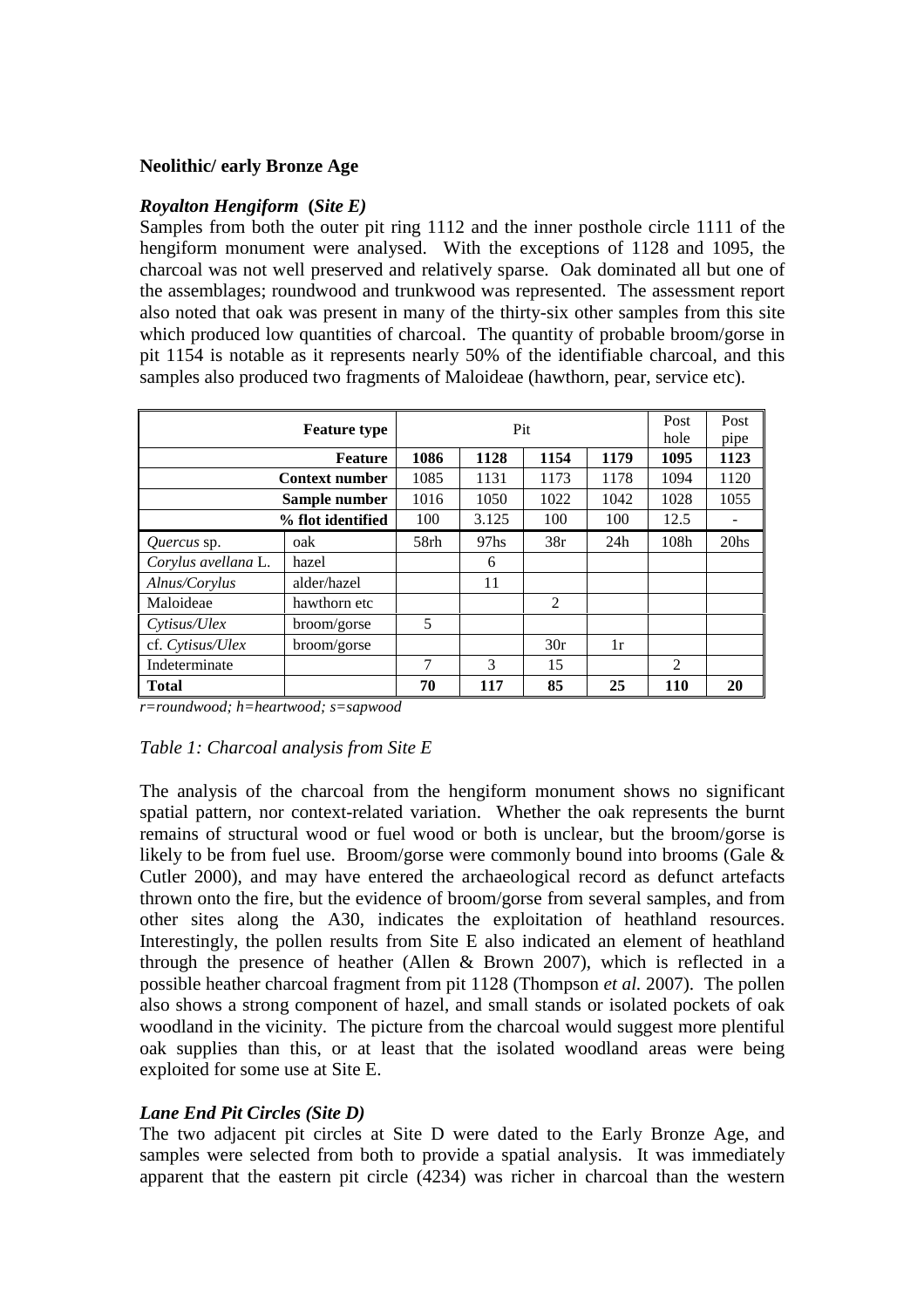(4022) and that there was a concentration of charcoal in the eastern-side pits of 4022. The western-side pits of 4022 produced little charcoal. This may indicate that the charcoal in 4022 came from a burning event that occurred in 4234, and/or that the charcoal had a similar provenance. All nine of the pits, from both 4234 and 4022, were almost entirely composed of oak, with a notable quantity of heartwood present. Pit 4249 produced 20% hazel (of which only 2 fragments were roundwood) and a single fragment of Maloideae was recovered from 4272. The significance of the hazel is negligible given the total quantity of oak from the other samples.

|                        | <b>Feature type</b>      |      |      | Western pit circle |      |      |       | Eastern pit circle |                  |      |  |  |
|------------------------|--------------------------|------|------|--------------------|------|------|-------|--------------------|------------------|------|--|--|
| <b>Feature</b>         |                          | 4238 | 4240 | 4249               | 4252 | 4236 | 4256  | 4272               | 4276             | 4309 |  |  |
| <b>Context number</b>  |                          | 4239 | 4241 | 4247               | 4250 | 4237 | 4260  | 4270               | 4274             | 4315 |  |  |
| Sample number          |                          | 4034 | 4040 | 4038               | 4042 | 4045 | 4066  | 4053               | 4067             | 4054 |  |  |
| % flot identified      |                          | 25   |      | 25                 |      | 12.5 | 50    | 25                 |                  | 6.25 |  |  |
| <i>Quercus</i> sp.     | oak                      | 104h | 20h  | 69hs               | 20h  | 100h | 118hs | 132 <sub>hs</sub>  | 20 <sub>hs</sub> | 120h |  |  |
| Corylus<br>avellana L. | hazel                    |      |      | 18r                |      |      |       |                    |                  |      |  |  |
| Maloideae              | hawthorn,<br>pear, apple |      |      |                    |      |      |       | -                  |                  |      |  |  |
| Indeterminate          |                          | 3    |      | 4                  |      |      |       |                    |                  |      |  |  |
| <b>Total</b>           |                          | 107  | 20   | 91                 | 20   | 100  | 118   | 133                | 20               | 120  |  |  |

*r=roundwood; h=heartwood; s=sapwood*

#### *Table 2: Charcoal analysis from Site D*

The environmental picture for Site D does not differ significantly from Site E. At least, the charcoal indicates a similar plentiful supply of oak. The assemblages from Site D are unusual in that, with the exception of cremation samples, it is rare to have such complete dominance of oak from so many pits (no further species were indicated in the assessment results either). It suggests that a single activity may be denoted; one that merited or necessitated the exclusive use of oak, and/or that structural remains are represented. Although no direct evidence for tin-mining was discovered on the A30, it is perhaps worth noting that oak would have made an excellent charcoal fuel for smelting, and is commonly found in large quantities on later iron-smelting sites (e.g. Challinor, forthcoming).

#### **Middle Bronze Age**

#### *Belowda Pit and Hearth Group (Site C)*

As noted in the assessment, Site C produced the most abundant charcoal, and samples were analysed from five of the seven pits, the hearth and both ditch termini. The preservation was variable with friable fragments and numerous small twigs which could be difficult to identify. Most of the pits had several samples from different contexts – while a single sample was analysed in full, the other samples were scanned to provide a tentative characterisation of the assemblage. The results were recorded in the archive, but did not produce any significant variations in the pit compositions, and are not presented here. Oak is still well represented, particularly in hearth 4451, but there is a greater quantity of other species. Hazel is present in most samples, particularly frequent in the pits, which indicates oak-hazel woodland in the area. There is also a component of hedgerow-type species (blackthorn, Maloideae) and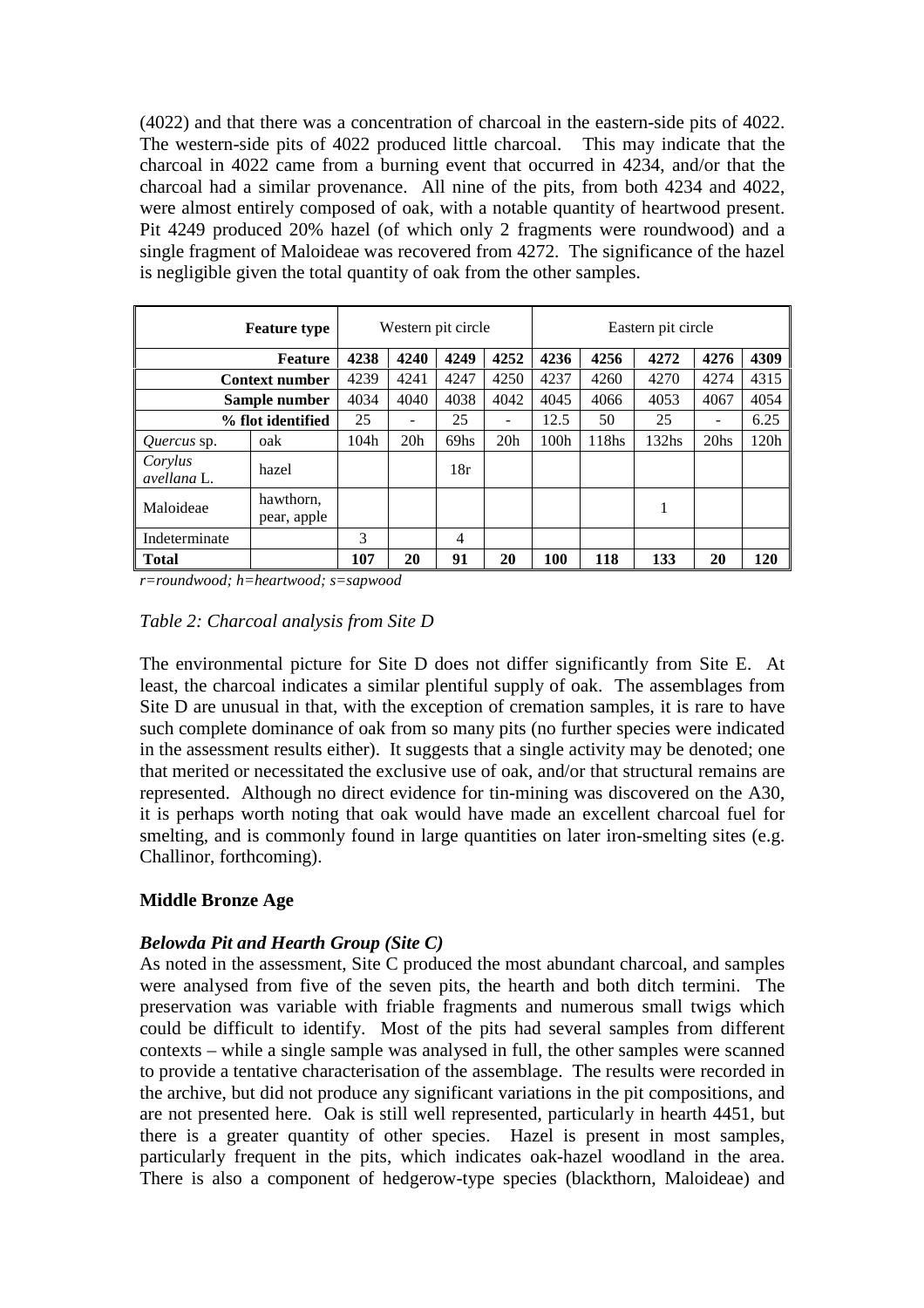heathland types (heather and broom/gorse). This is supported by the pollen from site C (Allen and Brown 2007), which indicates a similar environmental picture.

Of particular note is the large quantities of roundwood in these samples; 57% of the oak in ditch 4439, for example, was roundwood. This denotes a significant difference in the charcoal assemblages from Site C compared with Sites D and E. This could be due to environmental changes by the Middle Bronze Age; i.e. increased clearance requiring increased exploitation of hedgerow/heathland resources and the gathering of small woodland branches. However, while this may be an element, the pollen results do not suggest significant change from the Late Neolithic/Early Bronze Age sequence, making it more probable that the differences are associated with contextrelated variation. If the earlier samples may have resulted from industrial activities, it seems more likely that these samples have a domestic provenance.

|                     | Pit                      |       |                  |      |      | Ditch terminus |                | Hearth  |         |
|---------------------|--------------------------|-------|------------------|------|------|----------------|----------------|---------|---------|
| <b>Feature</b>      |                          | 4136  | 4172             | 4414 | 4421 | 4428           | 4439           | 4446    | 4451    |
|                     | <b>Context number</b>    | 4140  | 4173             | 4415 | 4425 | 4433           | 4443           | 4448    | 4453    |
| Sample number       |                          | 4019  | 4020             | 4112 | 4110 | 4106           | 4114           | 4126    | 4130    |
| % flot identified   |                          | 25    | 12.5             |      | -    | 3.13           | 3.125          | 100     | 1.56    |
| <i>Ouercus</i> sp.  | oak                      | 94rhs | 35 <sub>rh</sub> | 18rh | 11rh | 64rh<br>S      | 88rhs          | $78$ rs | $99$ rs |
| Corylus avellana L. | hazel                    | 14    | 55r              | 1    | 5r   | 33r            | 17             | 2       |         |
| Calluna vulgaris L. | heather                  |       |                  |      |      |                |                |         | 1r      |
| Prunus spinosa L.   | blackthorn               |       |                  |      |      |                |                |         |         |
| Maloideae           | hawthorn,<br>pear, apple |       | 13r              | 1    | 4r   | 17r            | 18r            | 6r      |         |
| Cytisus/Ulex        | broom/gorse              |       |                  |      |      |                |                | 16r     | 6r      |
| cf. Cytisus/Ulex    | broom/gorse              |       |                  |      |      |                | 1              |         |         |
| Indeterminate       |                          | 3     | $\overline{2}$   |      |      | 3              | $\mathfrak{D}$ | 6       | 10      |
| <b>Total</b>        |                          | 111   | 106              | 20   | 20   | 117            | 126            | 108     | 116     |

*r=roundwood; h=heartwood; s=sapwood*

#### *Table 3: Charcoal analysis from Site C*

#### **Late Iron Age/Romano-British**

#### *Lower Trenoweth Roundhouse (Site A)*

The charcoal from this site was generally sparse and small in size, with large quantities of roots and other contaminants in the flots. Only three samples merited full analysis; from one of the postholes at the entrance to the roundhouse (3457) and two ditch termini (3269) and (3439) in the outer ring ditch. The posthole was entirely dominated by oak, with heartwood and a couple of small roundwood fragments. The assemblage may well have come from structural wood remains, particularly since many of the other samples produced more mixed assemblages. Indeed, it was noted in the assessment that this site produced the most taxonomically diverse assemblages and the majority contained a notable component of diffuse porous species, albeit in small quantities, as demonstrated by 3443. This is a clear contrast to the earlier samples from sites C, D and E. It is interesting, therefore, that the ditch samples at Site A are so contrasting; 3439 is dominated by oak, while ditch 3269 was composed of small roundwood fragments from a range of species, with a large quantity of alder.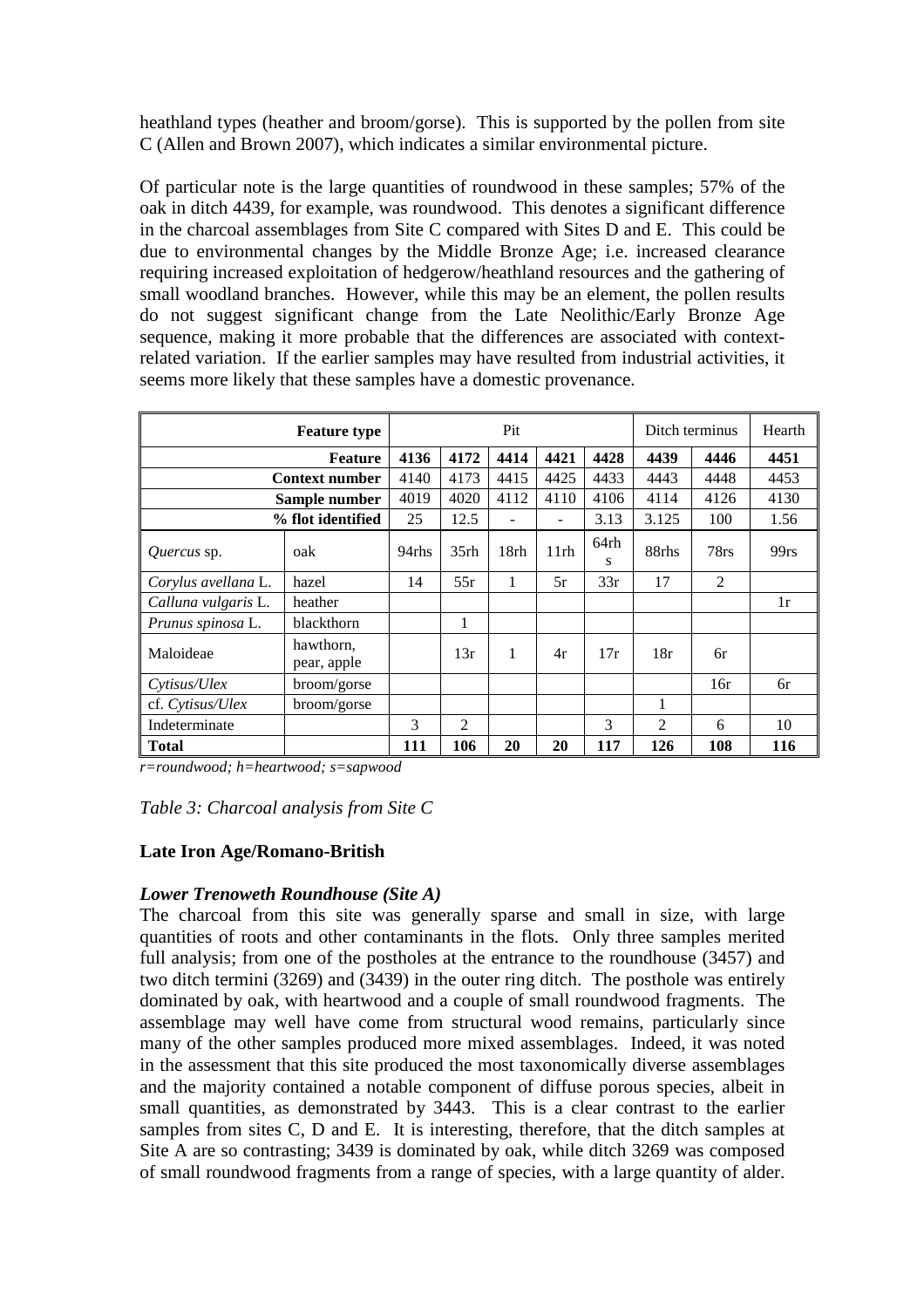The presence of alder, and willow/poplar, indicates the exploitation of wetland resources, as these species prefer damp ground. In addition to the heathland component (gorse/broom and heather), this may suggest a lessening supply of oak in the near vicinity. Certainly, neither alder nor willow are the best choice for fuelwood (Edlin 1949).

## *Possible Roman ditch at Chainage 4000*

This picture would appear to be confirmed by the assemblages from the possible Roman ditch 3355 at Chainage 4000. In these samples, oak was in a notable minority, but a range of other species, including willow/poplar, hazel and broom/gorse, were well represented. Assuming that the ditch is later in date than the Late Iron Age/Romano-British roundhouse, this supports the indication of environmental change reflected in fuelwood selection. The fact that these samples, and the ones from Site A, also contained cereal remains and weed seeds may be relevant. It implies that the charcoal comes from domestic cooking or crop processing debris and these assemblages are consistent with the general domestic-type of fuelwood gathering practiced in Romano-British settlements (e.g. Gale 1999).

|                         |                              |       | Nr Ch 4000 |          |       |                |       |
|-------------------------|------------------------------|-------|------------|----------|-------|----------------|-------|
| <b>Feature type</b>     |                              |       | Ditch      | Posthole | Layer | Ditch          | Ditch |
| <b>Feature</b>          |                              |       | 3439       | 3457     | 3443  | 3355           | 3355  |
| <b>Context number</b>   |                              |       | 3440       | 3457     | 3443  | 3360           | 3361  |
| Sample number           |                              |       | 3028       | 3031     | 3030  | 3018           | 3019  |
| % flot identified       |                              |       | 25         | 50       |       | 12.5           |       |
| Quercus sp.             | oak                          | 33rhs | 96h        | 123rh    | 4     | 9r             | 9r    |
| Alnus glutinosa Gaertn. | alder                        | 38r   |            |          |       |                |       |
| Corylus avellana L.     | hazel                        |       |            |          |       | 19r            | 1r    |
| Alnus/Corylus           | alder/hazel                  |       | 1r         |          | 4     |                |       |
| Populus/Salix           | poplar/willow                | 8r    |            |          |       | 44r            | 3r    |
| Calluna vulgaris L.     | heather                      | 4r    |            |          |       |                |       |
| cf. Calluna vulgaris L. | heather                      |       |            |          | 4r    |                |       |
| Maloideae               | hawthorn, pear,<br>apple etc |       |            |          | 5r    | 1r             |       |
| Cytisus/Ulex            | broom/gorse                  | 20r   |            |          |       | 31r            | 7r    |
| Indeterminate           |                              | 7r    |            |          | 3     | $\overline{2}$ |       |
| <b>Total</b>            |                              | 110   | 97         | 123      | 20    | 106            | 20    |

*r=roundwood; h=heartwood; s=sapwood*

*Table 4: Charcoal analysis from Site A and Chainage 4000*

#### **Conclusions**

The charcoal from the A30 presents a fairly consistent picture of woodland resources, which indicates oak-hazel woodland was most commonly utilised for fuelwood. Hedgerow and heathland areas were also being exploited, as were wetland areas in the later Romano-British period. This is consistent with the general palynological picture in Cornwall which shows oak-hazel woodland dominated, with alder woodland on lower-lying areas, throughout the Neolithic period (Wilkinson & Straker ??). Moreover, the general taxonomic list from the A30 is similar to that at Davidstow (see Smith 2002 for references).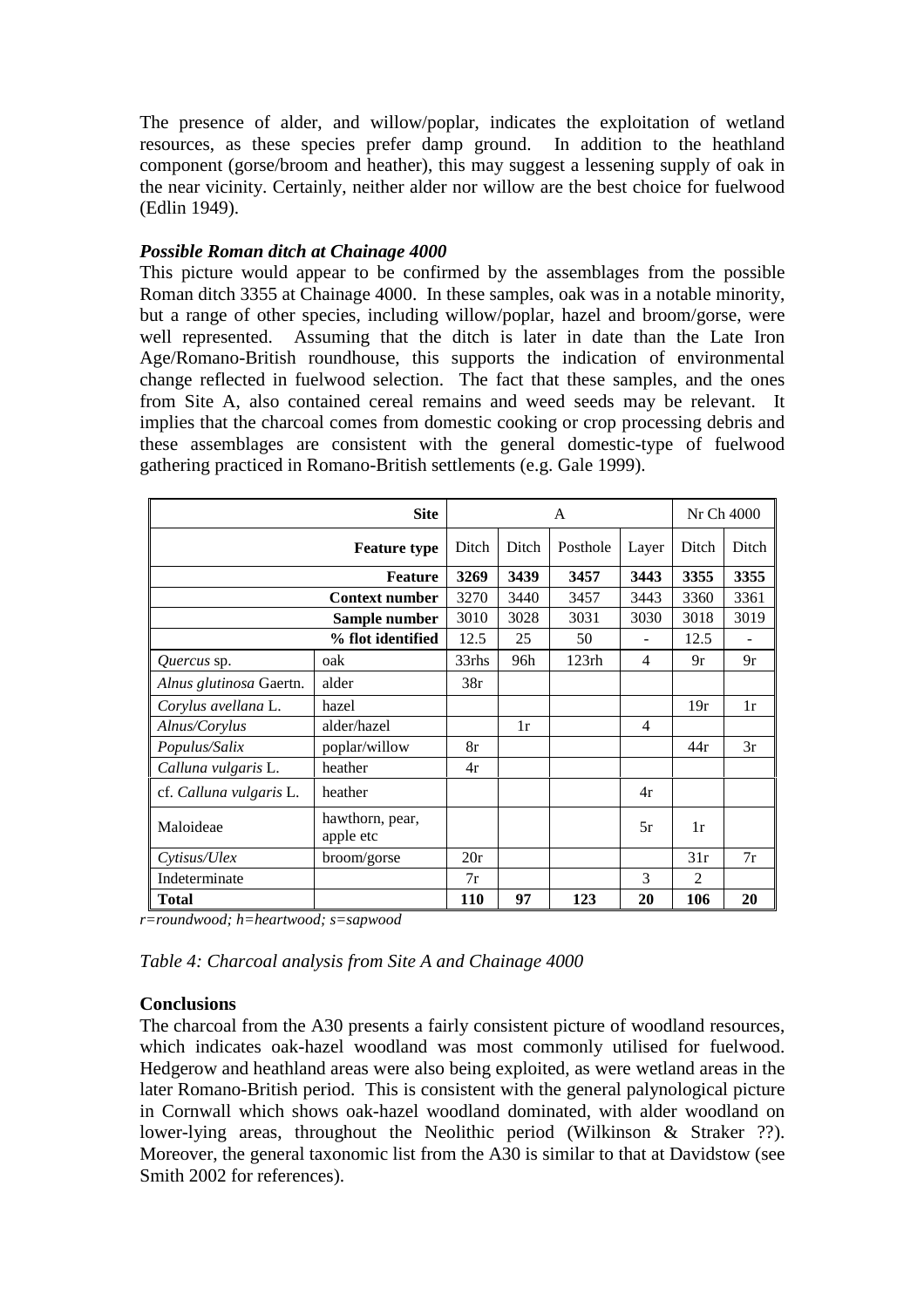The pollen evidence from the A30 itself shows a more cleared and grassland environment in the Early Bronze Age onwards. The charcoal does not entirely support this as there is a vast quantity of oak in the Late Neolithic/Early Bronze Age samples, but there is a slow decrease in the amount of oak used in later samples (Figure 1), which may indicate changes in the environment and a lessening of woodland resources.



*Figure 1: Graph showing percentage of oak to non-oak taxa by period*

The almost exclusive presence of oak in the hengiform monument at site E, and the pit circles at site D, may relate to the activities which produced the charcoal, rather than environmental availability. The assemblages are more akin to ritual or industrial samples, than to domestic debris. This is supported by the lack of food or other artefactual remains that might be expected in domestic contexts. It is worth noting that industrial activities such as metal smelting are commonly carried out using oak charcoal and these assemblages could have resulted from such activities.

# **References**

Allen, P & Brown, A, 2007. Pollen assessment, in A30 Bodmin to Indian Queens: Post Excavation Assessment, Oxford Archaeology.

Challinor, D, forthcoming. The Wood Charcoal, in Excavations at West Hawk Farm, Kent, South East Archaeology Monograph 1

Edlin, H L, 1949. *Woodland crafts in Britain: an account of the traditional uses of trees and timbers in the British countryside*, London, Batsford

Gale, R & Cutler, D, 2000. *Plants in Archaeology: Identification manual of vegetative plant materials used in Europe and the southern Mediterranean to c. 1500*, Westbury and Kew.

Gale, R, 1999. Charcoal [from Pomeroy Wood], in A P Fitzpatrick, C A Butterworth & J Grove (eds) *Prehistoric and Roman Sites in East Devon: The A30 Honiton to Exeter Improvement DBFO, 1996-0. Volume 2: Romano-British Sites*, 372-382, Salisbury, Trust for Wessex Archaeology